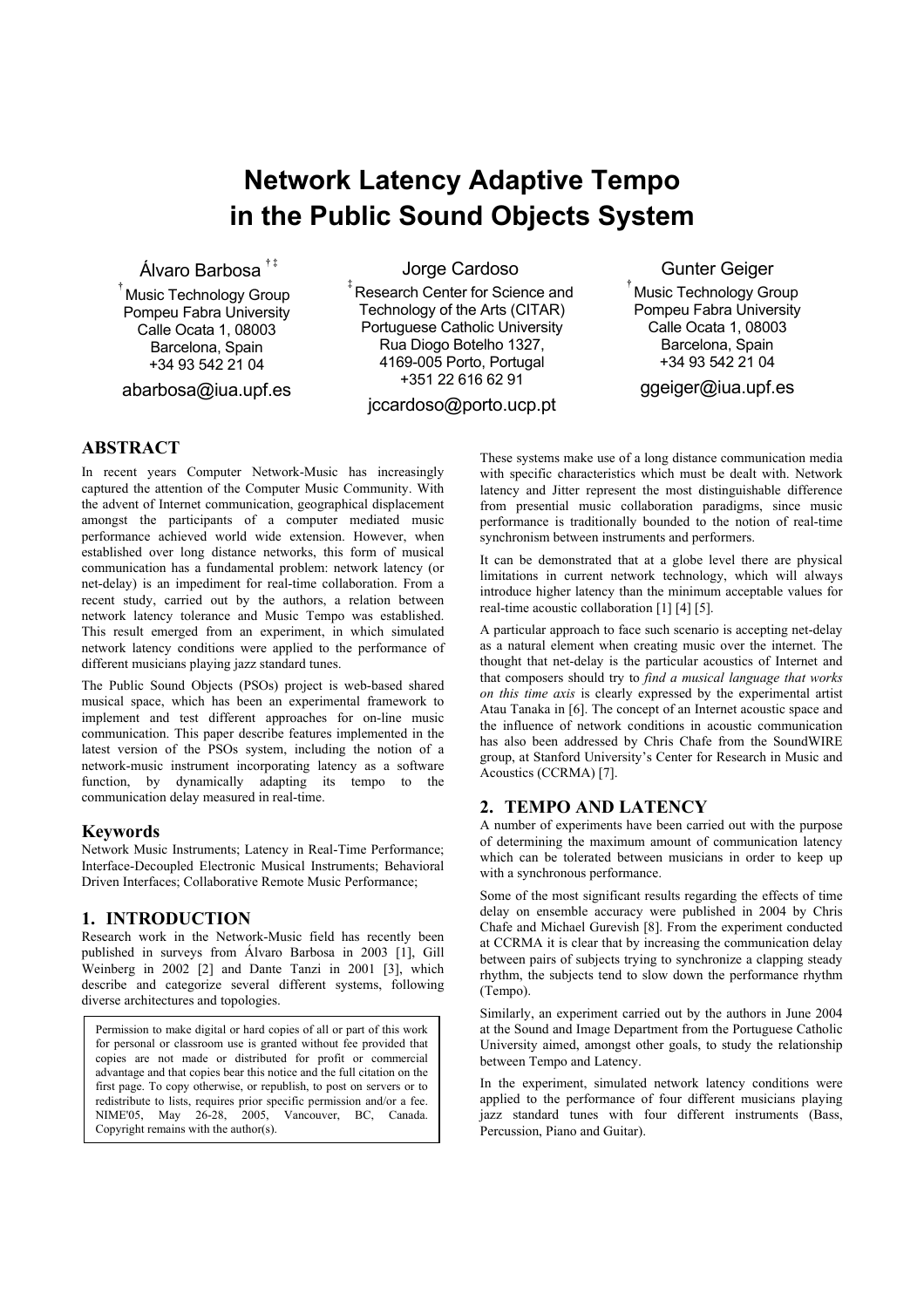In a studio setup, musicians would listen to the feed-back from their own instruments trough headphones with delay. Their performance was synchronized with a metronome over several takes with different tempos (Beats Per Minute – BPMs). For each take the feed-back delay was increased until the musician wasn't able to keep up a synchronous performance.



**Figure 1. Self-Test for latency tolerance in individual performance of 4 different musicians** 

The Graphic on Figure 1 shows that, regardless of the instrumental skills or the music instrument, all musicians were able to tolerate more feed-back delay for slower Tempos, therefore, it is clear that there is an inverse relationship between Tempo an Latency. After obtaining these results the authors proceeded to implement this concept on the Public Sound Objects (PSOs) system, aiming to achieve a network-music instrument which incorporates latency as a software feature, by dynamically adapting its tempo to the communication delay measured in realtime.

## **3. THE PUBLIC SOUND OBJECTS**

The Public Sound Objects (PSOs) project is web-based Collaborative Virtual Environment focused on music performance, developed at the Music Technology Group of the Pompeu Fabra University. This project has been an experimental framework to implement and test different approaches for on-line music communication. A preliminary specification of the system was published in [9], and the first prototype was implemented in December 2002<sup>1</sup>.

The overall system architecture was designed along the following key aspects: (a) It is based on a Centralized Server Topology supporting multiple users connected simultaneously and communicating amongst themselves through sound; (b) It is a

 $\overline{a}$ 

permanent public event available both to a "real world" and online virtual audience.

In this system the raw materials provided to the users for manipulation during a performance are Sound Objects, according to Pierre Schaeffer's definition "*any sound phenomenon or event perceived as a coherent whole (…) regardless of its source or meaning*" [10].

These Sound Objects are triggered at the server-side real-time sound synthesizer according to the user's action. Since the Feed-Back from other user's performance is strictly auditory, the characteristic which makes a Sound Object distinguishable from the overall *soundscape* is the key element that permits the awareness of the individual action of a user over his performance.

#### **4. THE PSOs ARCHITECTURE**

The PSOs system is composed by the PSOs Server and by multiple PSOs Clients. Clients handle a visual interactive interface and the server handles all computation regarding the sound synthesis and transformation..



**Figure 2. The PSOs System Architecture** 

Clients communicate with the server through HTTP by sending and receiving packets of data. At the server packets are received by a Web application that reroutes them to the Interaction Server – a module of the PSOs Server that manages clients, instruments and the events generated by the PSOs Client. Depending upon the type of data packet received, a sound can be generated by the Synthesis and Transformation Engine and streamed back to the client by the Streaming Audio Server, or the visual representation of the client can be updated at the installation site by the Local Visual Representation Engine, or both.

Server and Clients are composed by different modules:

<sup>1</sup> The PSOs experimental system is publicly available on-line from the address: http://www.iua.upf.es/~abarbosa/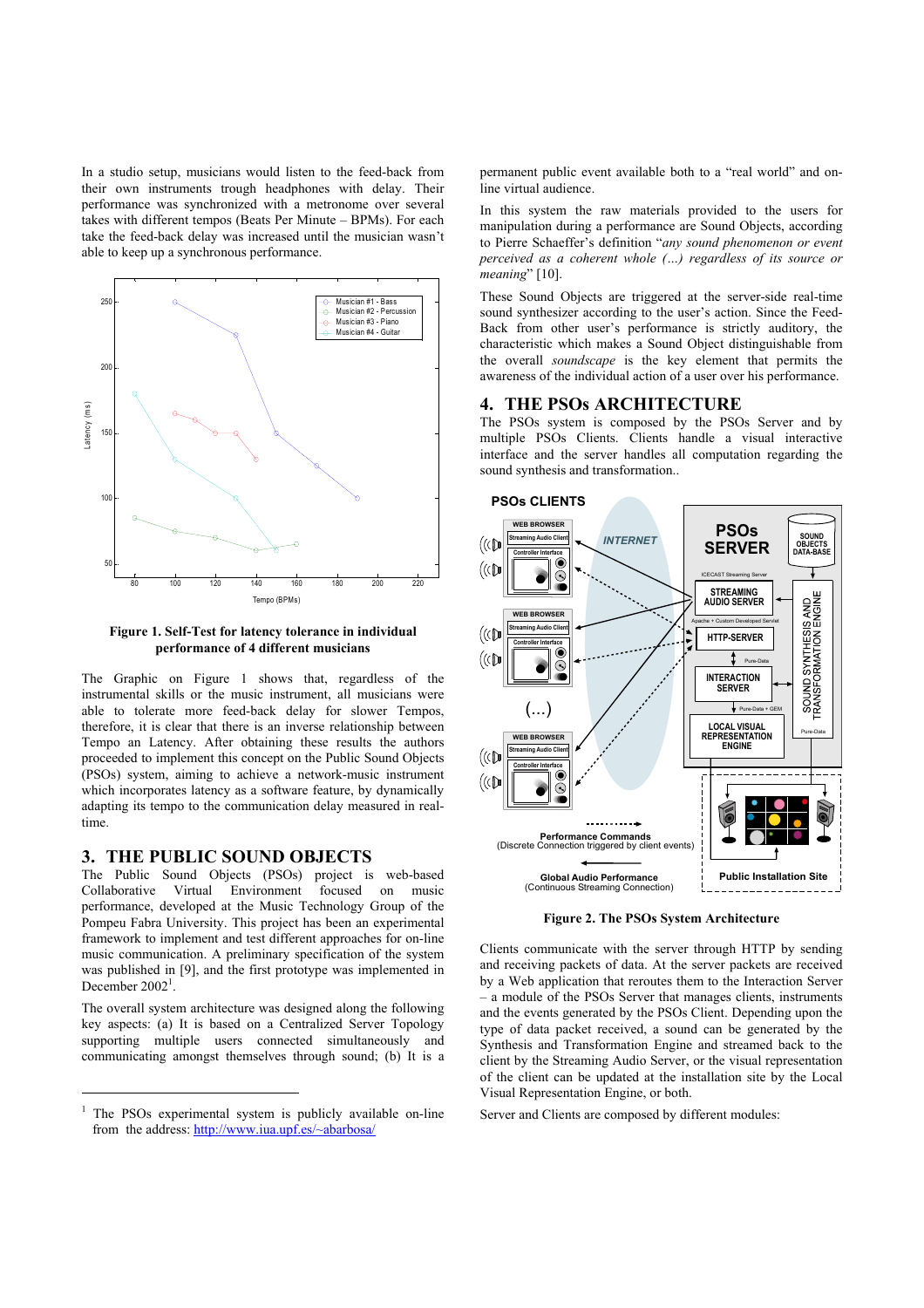## **4.1 HTTP Server**

Clients connect to the PSOs Server through standard HTTP connections. Although our initial choice was to implement UDP based communications – faster than a TCP based protocol like HTTP – the idea had to be abandoned, since most firewalls block all unknown UDP traffic which meant that a great number of users would not be able to access our server. In order to overcome these restrictions a communication system was realized using a "firewall ALWAYS ALLOW" protocol: HTTP. For this a server application was implemented, using the Java Servlet technology, which acts as a proxy between the PSOs Client applet and the Interaction Server.

## **4.2 Interaction Server**

The Interaction Server is a central piece in the PSOs Server. It's a Pure Data (PD) module that receives data packets in the form of UDP datagrams from the clients (through the HTTP Server) and acts accordingly to the type of packet received.

A custom PD object had to be implemented for the reception of the UDP datagrams – which was called Extended Netreceive [xnetreceive] – since existing objects for this propose don't allow PD to acquire the IP address and port number of the client that initiated the communication.

## **4.3 Synthesis and Transformation Engine**

The Synthesis and Transformation Engine is responsible for the sound generation in response to the PSOs Clients' generated events. This engine is a PD patch automatically loaded by the Interaction Server. The engine has nine synthesis modules that correspond to the Sound Object's instruments available to users. The sound generated by these modules is streamed in MP3 format, using the [shoutcast~] PD object to an audio streaming server. Users can choose one of these modules from the client entry screen.

# **4.4 The Client User Interface**

Once selected the Sound generating engine (instrument), the webbrowser loads a controller interface java applet, which connects to the interaction server, registers and initializes a user session.



**Figure 3. PSOs Client controller interface** 

The graphical user interface presented in Figure 4, follows a metaphor of a ball that infinitely bounces on the walls of an empty room. When the ball hits one of the walls a network message is sent to the central server where the corresponding Sound Object is triggered, played through a specific source speaker and simultaneously streamed back to the user in a stereo mix of all the sounds being triggered at the moment.

The ball moves continuously and the user can manipulate its size, speed, direction, tail extension and each wall's acoustic texture. Normalized values are then sent to the server and mapped to synthesis parameters. The wall's acoustic texture matches the Sound Object's pitch (individual pitch values can be assigned to each wall, allowing the creation of melodic and rhythmic sound structures) and the ball's tail extension corresponds to the number of replicas of the delay applied to the Sound Object.

# **4.5 Local Visual Representation Engine**

The Local Visual Representation Engine outputs the visual representation of the bouncing ball model of all the connected PSOs Clients, at the servers physical location. It consists of a PD patch that uses the Graphics Environment for Multimedia (GEM) external for graphics output, using information from each client to update the state information. The visual setup is composed by a video wall with nine screens arranged in a 3 by 3 matrix. Each screen is assigned to an instrument in the same order as they are presented to the user in the PSOs Client interface.



**Figure 4. PSOs Installation Site setup** 

The clients are represented at the installation site as spheres with different colours, sizes and speed. Each client is assigned to a screen in the video wall which also limits the movement of the corresponding sphere, i.e., the limits of each screen are mapped to the limits of the PSOs Client's window. The engine only has accurate information when clients send packets to the server. The rest of the time, the position of the bouncing ball has to be interpolated based on the information from the last packet.

## **4.6 Network Latency Adapted Tempo**

The idea of a network music instrument which dynamically adapts to internet network-latency was implemented recently by Jörg Stelken in the peerSynth Software [11]. PeerSynth is a perto-peer sound synthesizer which supports multiple users displaced over the internet, measuring the latency between each active connection and dynamically lowering the sound volume of each user's contribution in the incoming *soundscape*, proportionally to the amount of delay measured in his connection. Stelkens